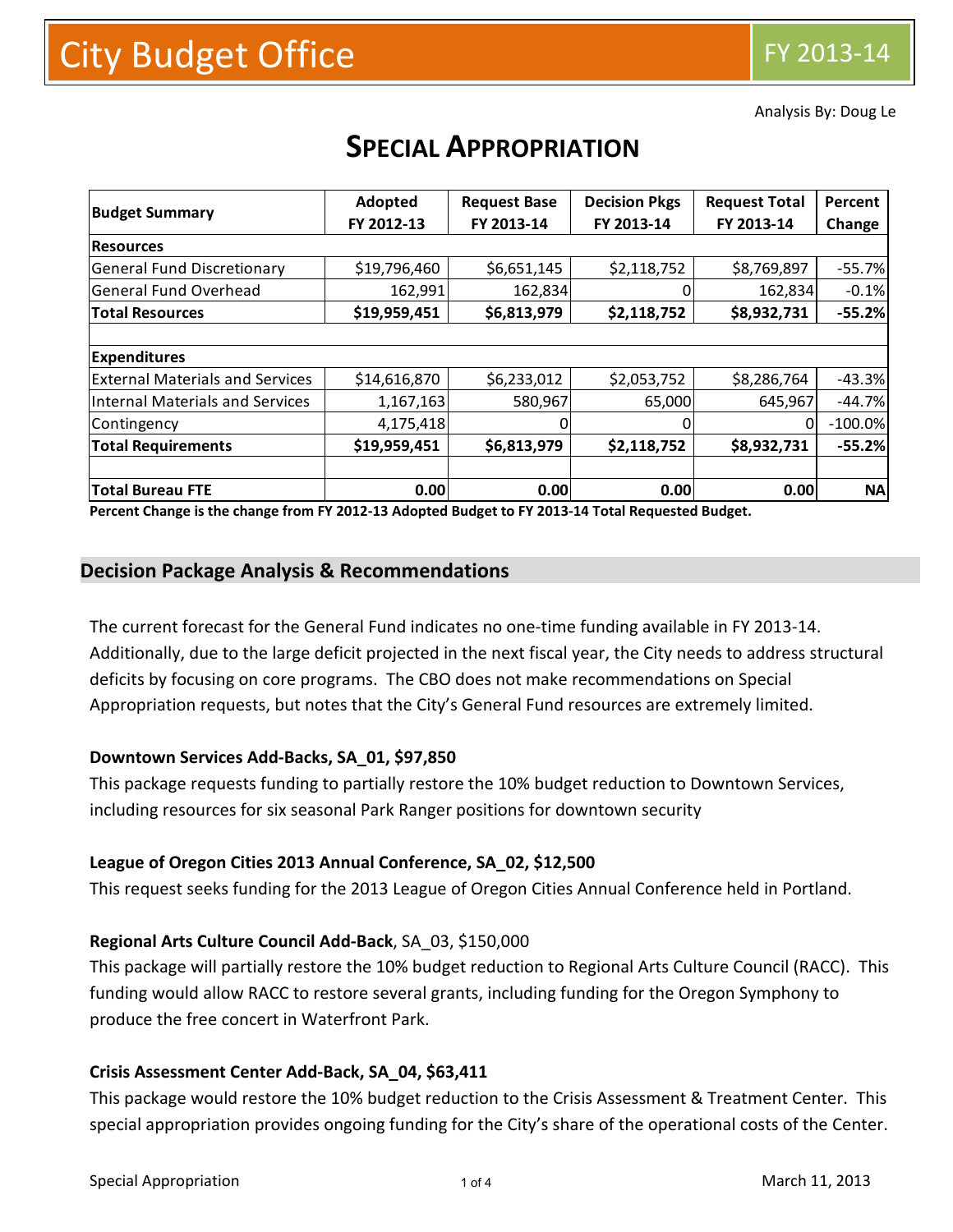# **Future Connect Scholarship Add‐Back, SA\_05, \$48,000**

This package would restore the 10% budget reduction to the Future Connect Scholarship. This program is designed to create a pathway to an Associate's Degree by helping youth with the financial burden of attending college.

#### **City Membership Add‐Back, SA\_06, \$11,992**

This request would restore the 10% budget reduction to the City Membership & Dues. This special appropriation provides funding for costs related to memberships in various organizations to which the City subscribe as a municipality.

#### **Clean & Safe Add‐Back, SA\_07, \$2,160**

This decision package would restore the 10% budget reduction to the Clean & Safe program. This program is for the City's share of the downtown Business Improvement District. Funds in this program are used for guides, marketing strategies, enhanced security, and street cleaning in downtown areas.

#### **All Hands Raised Add‐Back, SA\_08, \$1,442**

This request would restore the 10% budget reduction to the All Hands Raised program.

## **David Douglas School District, SA\_09, \$1,000,000**

This request seeks funding to support the David Douglas School District in the Early Works Program designed to integrate early childhood program with primary grades to close achievement gap and improve student outcomes in the long‐term.

#### **Needle Exchange Program, SA\_10, \$65,000**

This decision package provides financial support for the Needle Exchange Program in FY 2013‐14.

#### **Portland Rose Festival Foundation, SA\_11, \$70,000**

This decision package provides funding for temporary bathrooms along the parade route. The program will also provide enforcement rules regarding the prohibition of marking space in public right‐of‐way.

#### **Police Activities League (PAL), SA\_12, \$70,000**

This request provides funding to support PAL. The organization builds partnerships between youth, police and the community through recreational, athletic and educational programs designed to encourage and develop good citizenship and to improve the quality of life in the Portland metropolitan area. PAL targets youth who are at risk of joining gangs, not reaching benchmarks in school, and/or live in low income or high risk neighborhoods.

#### **VOZ Workers Rights Education Program, SA\_13, \$25,000**

This request provides funding to support the Day Labor Center to assist low-wage workers in Portland.

#### **CASH Oregon Free Tax Preparation, SA\_14, \$75,000**

This decision package provides one‐time funding to Cash Oregon to provide free tax preparation for low‐ income families and individuals.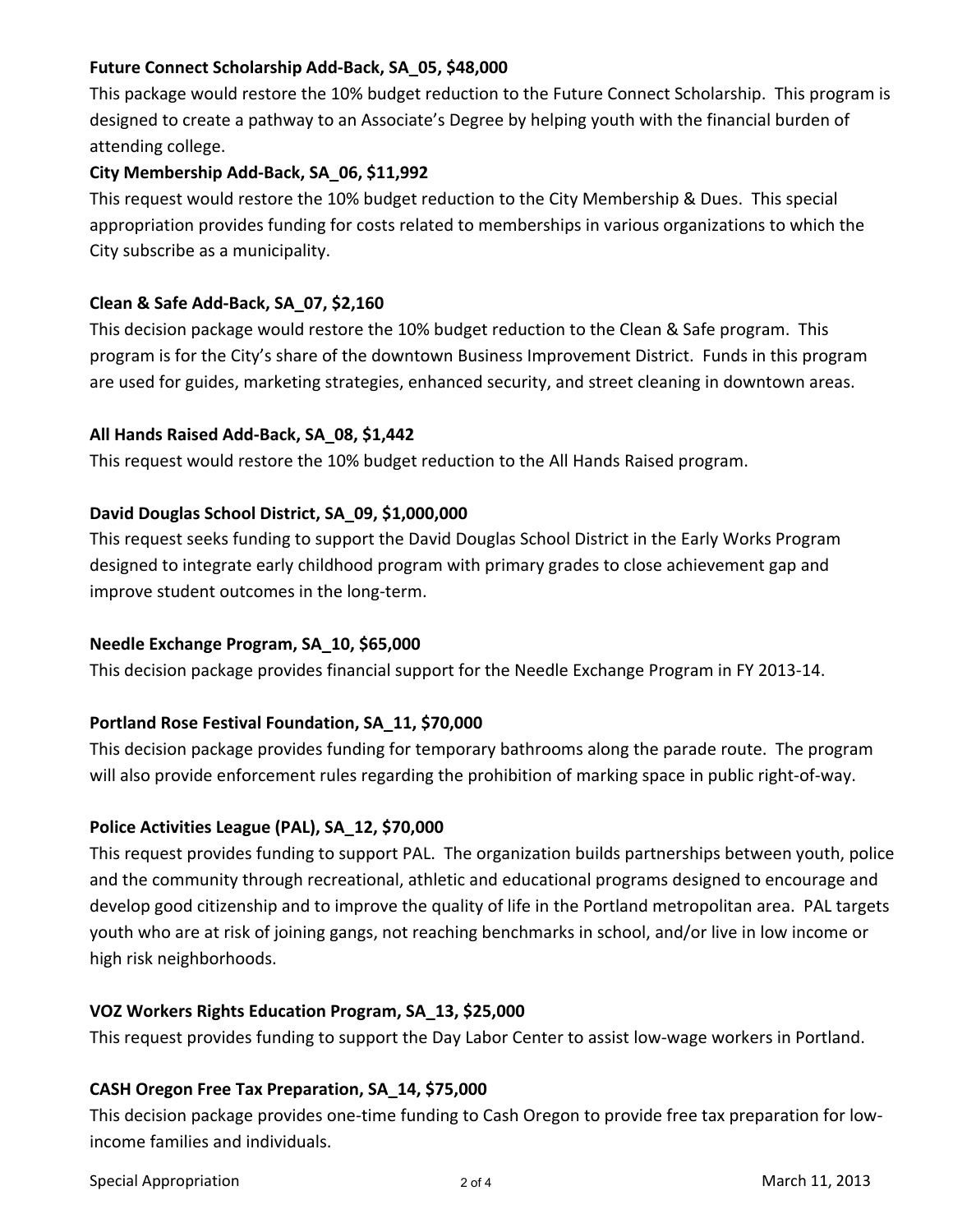# **Janus Youth Program Human Trafficking, SA\_15, \$247,000**

This request provides funding to support the Janus Youth Program for victim shelter beds.

#### **SE Works, SA\_16, \$40,000**

This decision package provides financial support to the Youth Transition Program to assist youth at risk in the Southeast community.

#### **LifeWorks NOW Program, SA\_17, \$100,000**

This decision package provides financial support to the LifeWorks NOW Program in providing counseling, addiction recovery, skills training, and mentoring for women and girls leaving the sex industry.

## **Restorative Justice Program, SA\_19, \$26,897**

This request provides funding to support program to reduce the incidences of exclusion and disparities related to exclusionary disciplines of students in the Parkrose School District.